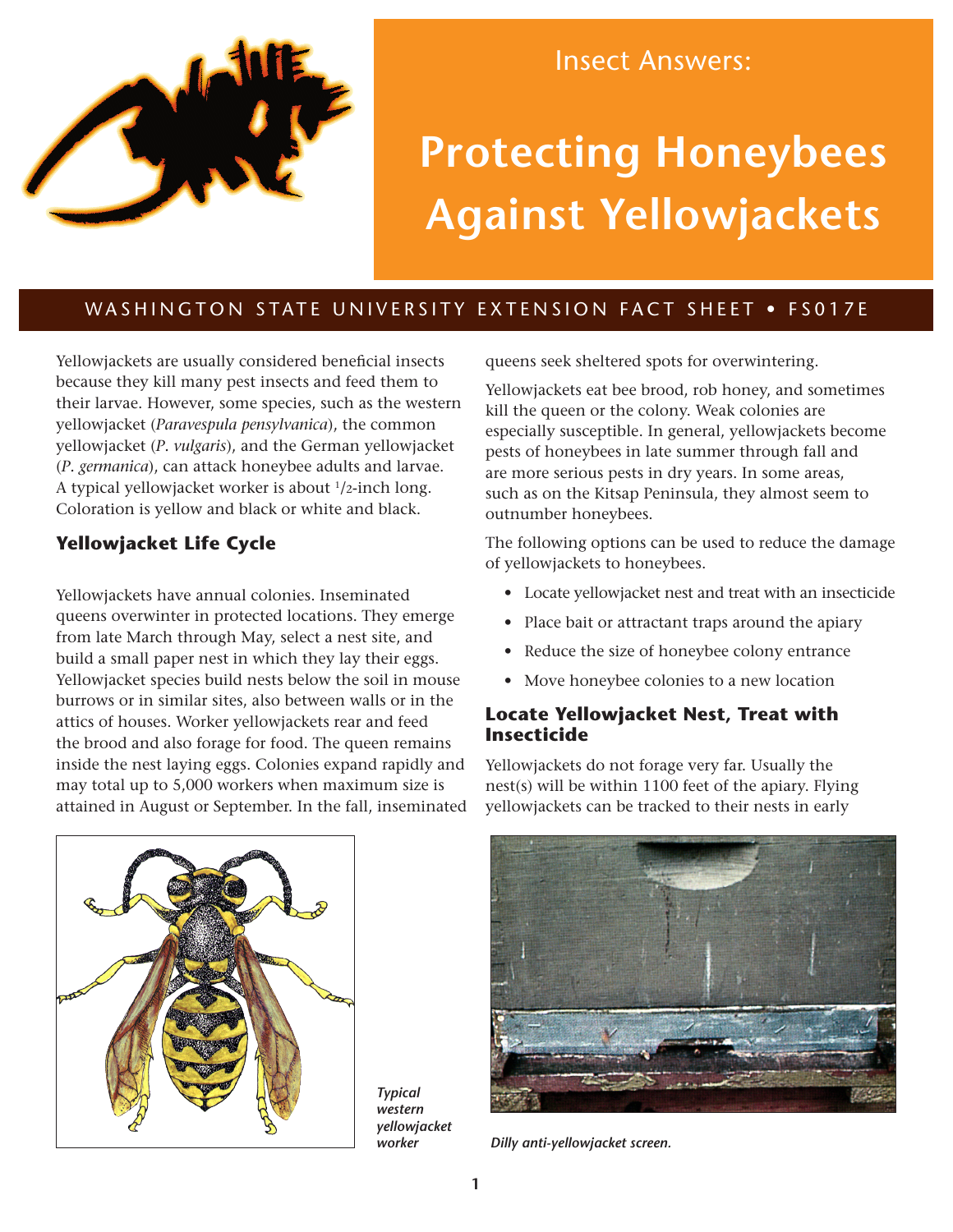

*Cutaway view of cone trap. a) plastic container with approximate dimensions; b) entry holes on bottom—about 5/16-inch in diameter; c) window screen cone with 5/16-inch hole at tip, set on bottom of plastic container to cover entry holes; d) meat platform—may be plastic or 1/4-inch plywood, either glued or slotted to inner wall of the container; e) lid with center cut out accommodates screen insert, allowing meat odor to circulate; f) screen insert; g) staple to secure lid screen to lid frame lip. Yellowjackets enter through holes in container bottom, continue through the hole in the screen cone, and take the meat, then are unable to escape. The unit may be hung with wires or string, or held up with a metal hoop. Replace the meat bait daily, or it will lose its attractiveness. When doing this, gently remove the unit and place it in a freezer for several hours to kill the yellowjackets. Dispose of the workers, replace the meat bait, and return the unit to its station.*

morning or at dusk when few other insects are flying. Yellowjackets dusted with flour or powdered sugar are easier to follow. When you find nests, spray the entrance hole with a registered insecticide, and do not plug the hole. Returning foragers will then enter the nest to be killed by the insecticide residue. Apply treatment after dark.

Registered products can be found at Washington State University Extension's PestSense web site: <http://pep.wsu.edu/pestsense>.

### **Place Bait or Attractant Traps around the Apiary**

Heptyl butyrate traps placed around the bee yard will catch many yellowjackets. These traps are available commercially as the Jacket Trap®.

For an effective trapping method, hang a fish on a string just over a bucket or can of water with detergent added. The yellowjackets will try to fly away with pieces of fish that are too heavy and will fall into the water. The detergent acts as a wetting agent, trapping wasps, which then drown.

Yellowjackets can be baited into traps that do not have a toxicant. White soda pop bottles with a thin sugar syrup in the bottom—too thin to attract bees—will catch many yellowjackets. Or, use narrow neck gallon jars with honey in them. Honeybees can get out, but yellowjackets usually do not.

Setting and baiting cone traps daily with fresh meat (horse meat, ham, beef) will reduce yellowjacket numbers. Yellowjackets enter through holes in the container and take the meat, but are not able to escape from the cone trap.

## **Reduce Honeybee Colony Entrance**

Beekeepers can reduce damage from yellowjackets by using screens to reduce entrances. This method gives guard bees a better chance to protect the colony. Screens allow ventilation. Galvanized window screen stapled over the hive entrance with about a 2-inch opening in the center works fine (Dilly Anti-Yellowjacket Screen). Anti-robbing screens, tuck in screens with a 2-inch opening, or reversed Miller entrances also work. Be sure to screen any other holes in the hive bodies. In western Washington, place entrance reducers on colonies about mid-August.

#### **Move Honeybee Colonies to a New Location**

As a final option, move all hives to a site with few or no yellowjackets. However, in some years and in parts of the Northwest, such sites may be difficult to find.